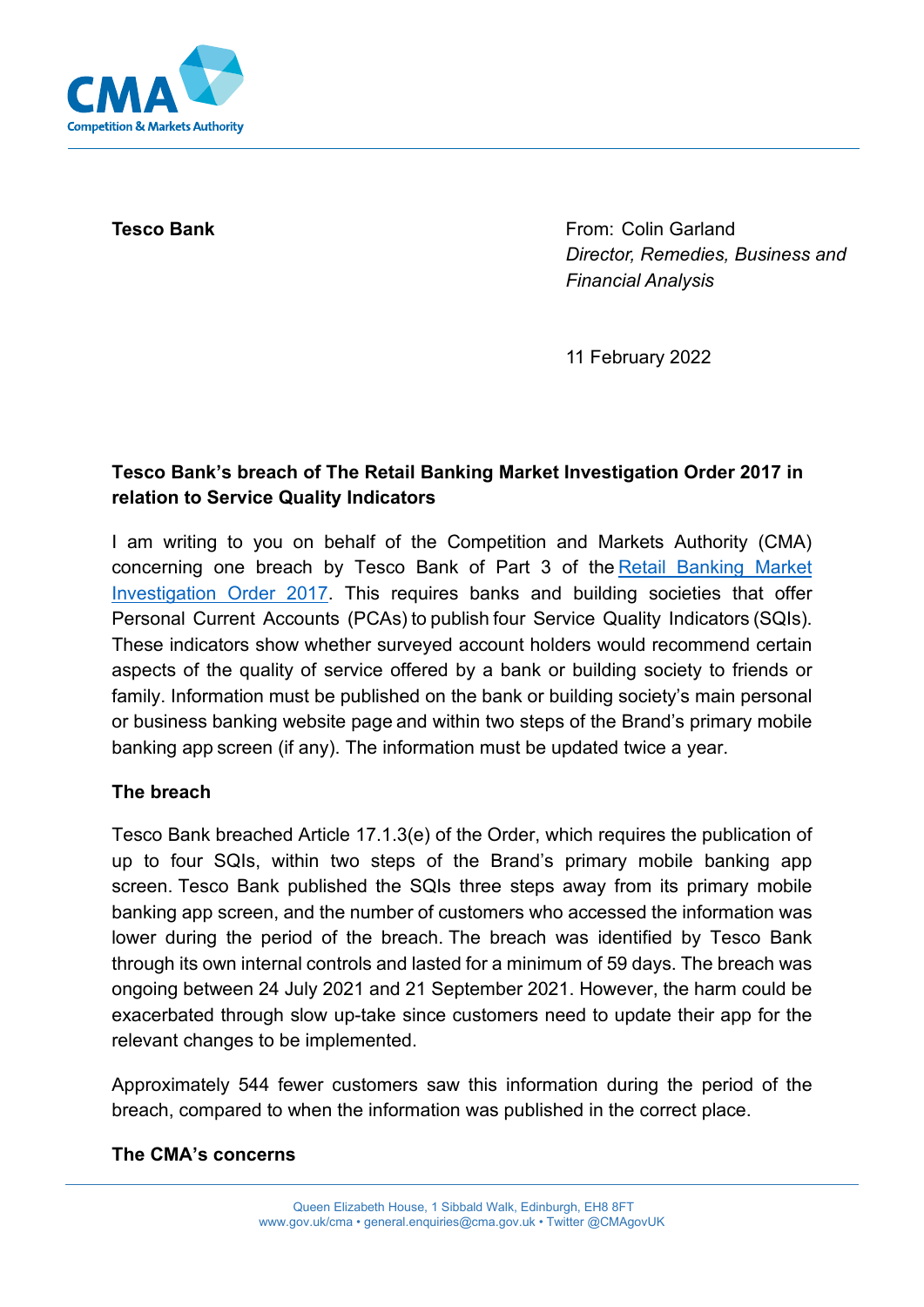The requirement for current account providers to publish SQIs where customers are likely to see them is an important element of our reforms following the [Market](https://www.gov.uk/cma-cases/review-of-banking-for-small-and-medium-sized-businesses-smes-in-the-uk)  [Investigation.](https://www.gov.uk/cma-cases/review-of-banking-for-small-and-medium-sized-businesses-smes-in-the-uk) This measure, in combination with other parts of our reforms, was designed to make it easier for consumers to switch between PCA providers and choose the best PCA for them. If the SQIs are not published in the correct place, consumers may miss important information that enable them to make informed decisions. For example, approximately 544 Tesco Bank customers may have missed that, of the 17 largest PCA providers whose customers were surveyed for the August 2021 SQI results, Tesco Bank ranked 16th for Overall Quality of Service, 17th for Online and Mobile Banking Services and 17th for Overdraft Services. The information that was not as prominent as it should have been is here:



Further, the CMA is concerned that customers need to update their mobile banking app to view the SQIs within two screens of the primary mobile banking app screen. Customers using an old version of the app for a prolonged time may suffer continued indirect harm as a result.   

#### **Tesco Bank has taken action to put things right**

I note that Tesco Bank has taken steps to end the breach and to prevent a recurrence. Tesco Bank has: 

- Updated its app between 13 September 2021 and 21 September 2021 to rectify the breach. However, the changes will only be visible to customers after they update the app on their own devices.
- Reviewed the governance procedures for changes to its app, including impact assessment and sign off processes.
- Reminded all Digital colleagues of the importance of including the full suite of stakeholders, regardless of the size and nature of the app change.
- Delivered refresher training to teams to reinforce this.
- Adapted its process to include key colleagues from the Regulatory team within the weekly mobile app working group forum.